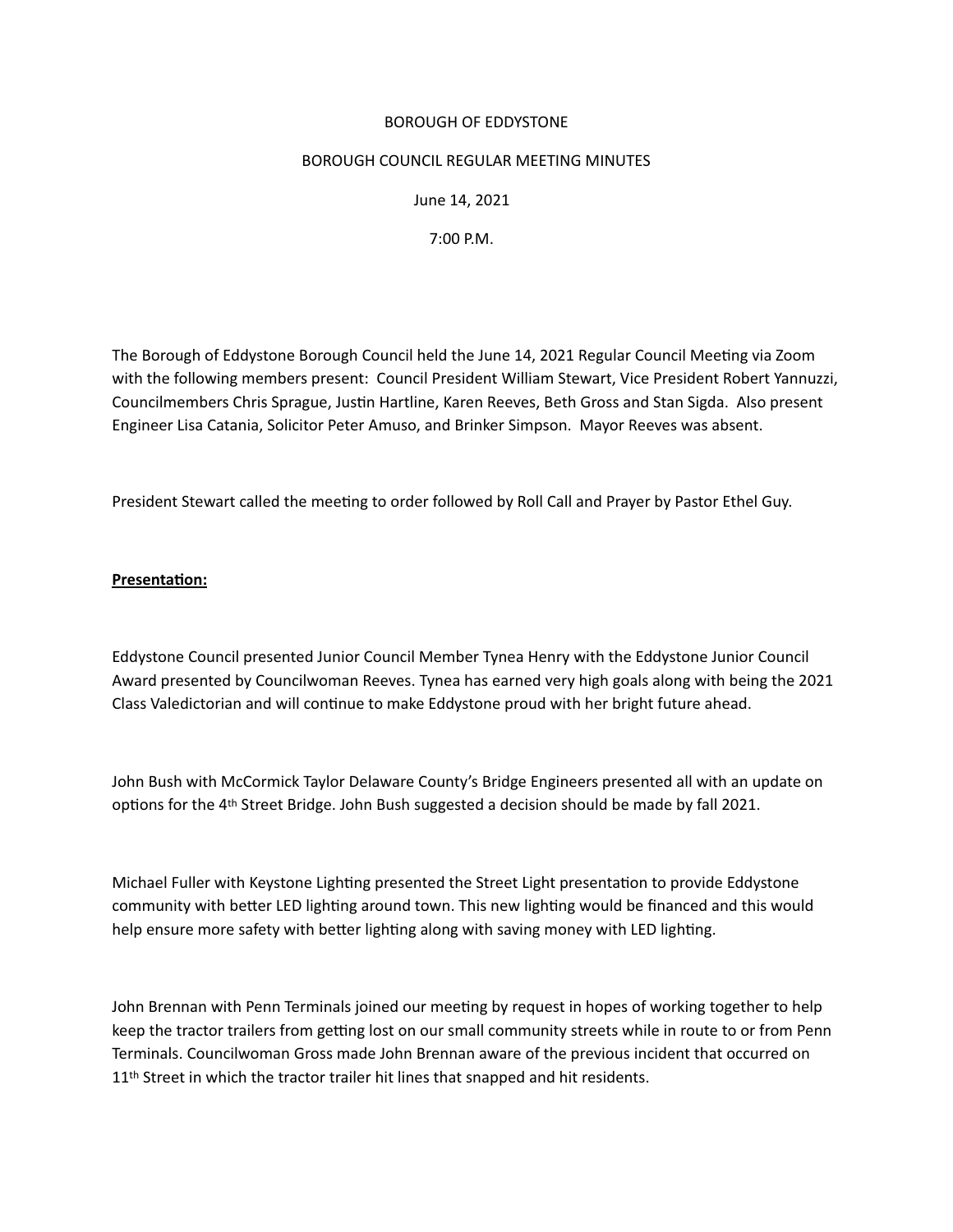## **PUBLIC COMMENT:**

Hafsa Gaballa emailed his comment to be read, requested Eddystone Council look into Gay Pride month and consider flying the flag to include the LGBTQ community.

Samantha Colon followed up on her request to hold a Block Party on Leiper Street on Saturday July 3 and confirmed that all would be done by 9pm due to the noise ordinance and would ensure all area cleaned up.

Jesse Coulter asked if all streets could be included to a hold block party.

#### **ENGINEERS REPORT:**

Lisa Catania's report

#### **RIGHT TO KNOW SUBMISSIONS:**

All satisfied

#### **DISCUSSION:**

Both 9th Street and 11<sup>th</sup> Street sinkhole letters have been sent to residents requesting video.

Rec Board Member Amy Naill updated all on behalf of Rec Board. Last week was the first movie night of the summer and everyone was happy especially with Randy Perry bringing his birds for the kids to see. The first story time will be held tomorrow night along with a craft for kids. Amy also took the time to thank everyone for the Memorial Day parade.

Lisa Catania requests Council to approve Borough Solicitor to advertse for the Recreaton and Open Space Ordinance which will be on the agenda for next month.

Brinker Simpson's Donna Stlwell advised new Borough Credit Cards will be issued that are ofen used by other municipalites for Chief of Police, Borough Manager and Borough Office.